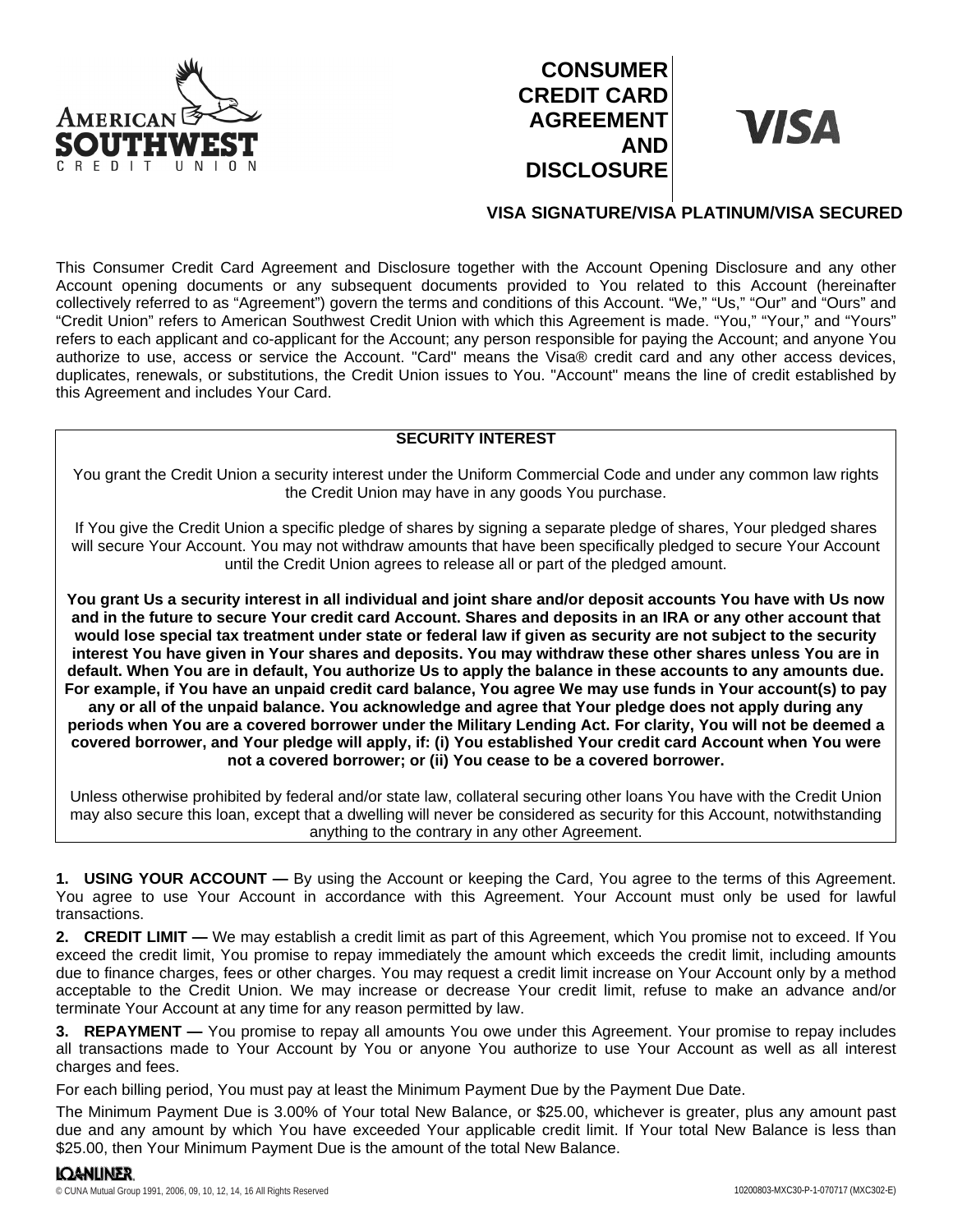You may pay more frequently, pay more than the Minimum Payment Due or pay the total New Balance in full.

If You make extra or larger payments, You are still required to make at least the Minimum Payment Due each month Your Account has a balance (other than a credit balance). The Credit Union may delay replenishing Your credit limit until the date the payment is posted or the Credit Union confirms the payment has cleared.

Your payment of the required Minimum Payment Due may be applied to what You owe the Credit Union in any manner the Credit Union chooses, as permitted by applicable law. If You make a payment in excess of the required Minimum Payment Due, the Credit Union will allocate the excess amount first to the balance with the highest annual percentage rate ("APR") and any remaining portion to the other balances in descending order based on applicable APR, unless otherwise prescribed by applicable law. We may accept checks marked "payment in full" or with words of similar effect without losing any of Our rights to collect the full balance of Your Account with Us.

**4. INTEREST AND FINANCE CHARGES —** We will begin charging You interest on purchases and balance transfers on the date the transaction is posted to Your Account. We will begin charging You interest on cash advances on the date of the transaction or the first day of the billing cycle in which the transaction is posted to Your Account, whichever is later (transaction date). However, We will not charge You any interest on new purchases or balance transfers if Your Account had a zero or credit balance at the beginning of that billing cycle, or You paid the entire new balance on the previous cycle's billing statement by the Payment Due Date of that statement. To avoid an additional finance charge on the balance of purchases or balance transfers, You must pay the entire new balance on the billing statement by the Payment Due Date of that statement.

## **How We Calculate Your Balance:**

Interest charges on Your Account are calculated separately for purchases, balance transfers and cash advances ("Transaction Type"). We figure the interest charge for each Transaction Type by applying the periodic rate to each corresponding "average daily balance." To get the "average daily balance" for a Transaction Type We take the beginning balance for that Transaction Type each day, add any new transactions of that type, and subtract any unpaid interest or other finance charges and any applicable payments or credits. This gives Us the daily balance for each Transaction Type. Then, for each Transaction Type, We add up all the daily balances for the billing cycle and divide each total by the number of days in the billing cycle. This gives Us the "average daily balance" for each Transaction Type.

**5. FEES —** In addition to the periodic rate, additional fees may be imposed on Your Account. If applicable to Your Account, the fee amounts and explanations are disclosed on the Account Opening Disclosure accompanying this Agreement.

**6. FOREIGN TRANSACTIONS —** Purchases and cash advances made in foreign currencies will be debited from Your Account in U.S. dollars. The exchange rate between the transaction currency and the billing currency used for processing international transactions is a rate selected by Visa from a range of rates available in wholesale currency markets for the applicable central processing date, which rate may vary from the rate Visa itself receives or the government-mandated rate in effect for the applicable central processing date. The exchange rate used on the processing date may differ from the rate that would have been used on the purchase date or cardholder statement posting date.

A fee (finance charge) will be charged on all transactions completed in a foreign currency. All fees are calculated based on the transaction amount after it is converted to U.S. dollars. These fees are charged except where excluded. The Foreign Transaction Fee is set forth on the Disclosure accompanying this Agreement.

**7. AUTHORIZATIONS —** We do not guarantee authorization of a transaction, either by Us or by a third party, even if You have sufficient credit available. You agree that We will not be liable for failing to give an authorization. We also reserve the right to limit the number of transactions that may be approved in one day. We reserve the right to deny certain transactions for any reason and at Our sole discretion, including for default, suspected fraudulent or unlawful activity, internet gambling or any indication of increased risk related to the transaction or the Account. You agree that We have no requirement to notify You of the specific reason We denied a transaction. If We detect unusual or suspicious activity, We may suspend Your credit privileges until We can verify the activity, or We may close the Account.

**8. PREAUTHORIZED CHARGES —** If You default, if the Card is lost or stolen, or We change the Account for any reason, We may suspend automatic charges with third party vendors. If preauthorized charges are suspended, You are responsible for making direct payment for such charges until You contact the third party to reinstate the automatic charges.

**9. DEFAULT —** You will be in default under this Agreement if You fail to pay the Minimum Payment Due by its Payment Due Date; pay by a check or similar instrument that is not honored or that We must return because it cannot be processed; pay by automatic debit that is returned unpaid; make any false or misleading statements in any credit application or credit update; file for bankruptcy; or die. You will also be in default if You fail to comply with the terms of this Agreement or any other Agreement You have with Us.

If You default, We may close Your Account and require You to pay any unpaid balance immediately, subject to applicable law. In this Agreement and on Your Credit Card Application, You gave Us a security interest in all individual or joint share and/or deposit accounts with the Credit Union and authorized Us, if You defaulted, to apply the balance in these accounts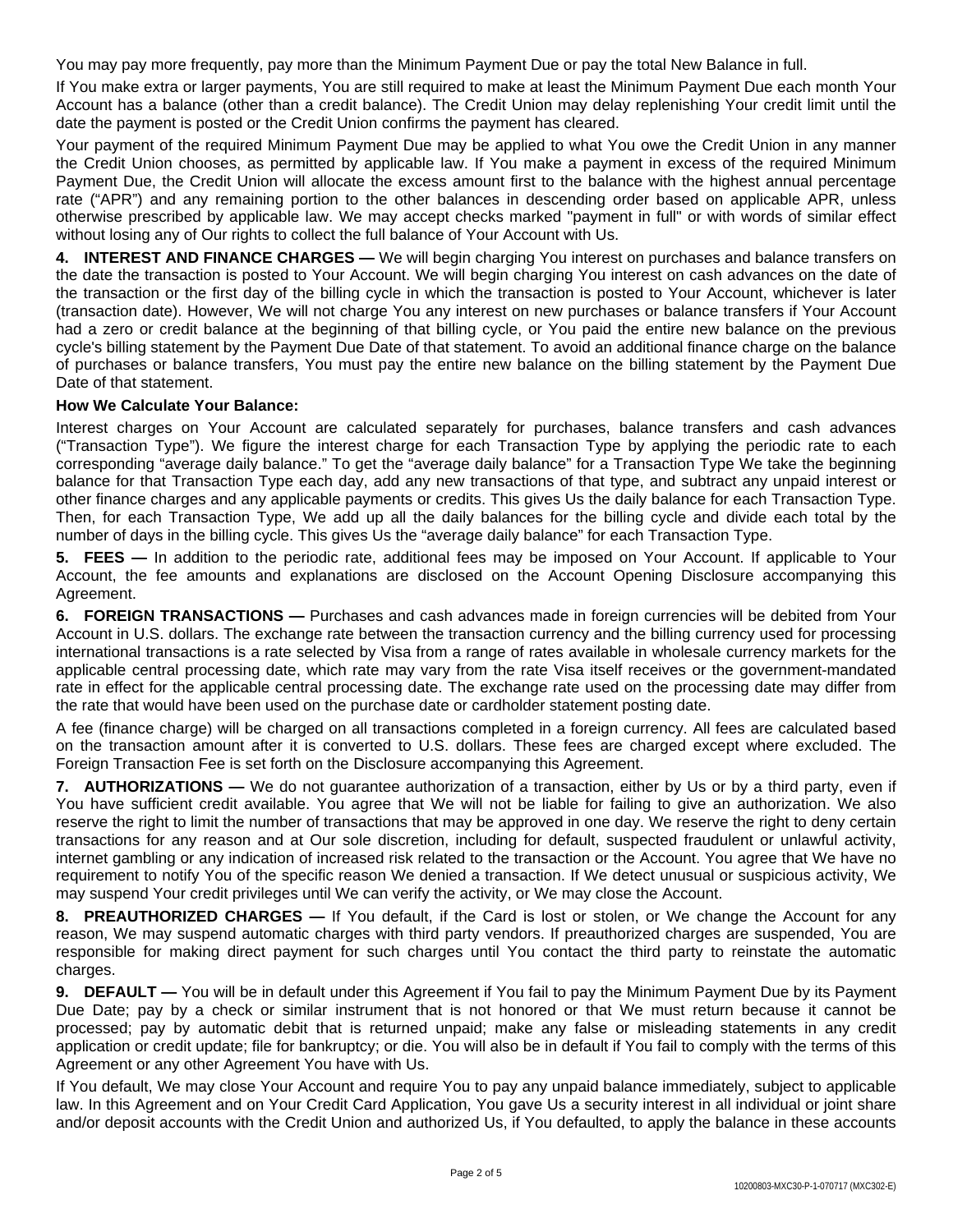to any amounts due. You agree We may rely on Your agreement and authorization to, upon Your default, apply any balance to any amounts due on Your Account.

**10. LIABILITY FOR UNAUTHORIZED USE-LOST/STOLEN CARD NOTIFICATION —** If You notice the loss or theft of Your credit card or a possible unauthorized use of Your Card, You should write to Us immediately at 3090 E. Fry Boulevard, Sierra Vista, AZ, 85635 or call Us at 800-449-7728, seven days a week 24 hours a day.

You will not be liable for any unauthorized use that occurs after You notify Us. You may, however, be liable for unauthorized use that occurs before Your notice to Us. You will have no liability for unauthorized use unless You are found to be fraudulent or negligent in the handling of Your Account or Card. In any case, Your liability for unauthorized transactions will not exceed \$50.

**11. CHANGING OR TERMINATING YOUR ACCOUNT —** As permitted by law, the Credit Union may change the terms of this Agreement and any attached Disclosure from time to time. Notice of any change will be given in accordance with applicable law. To the extent permitted by law, changes to the Agreement may apply to Your existing account balance as well as to future transactions.

**Arizona, California, Idaho, Louisiana, New Mexico, Nevada, Texas, Washington, and Wisconsin Residents -** Either You, Your spouse or the Credit Union may terminate this Agreement at any time, but termination by You, Your spouse or the Credit Union will not affect Your obligation to pay the account balance plus any finance and other charges You or Your spouse owe under this Agreement. Your obligation to pay the account balance plus any finance and other charges You owe under this agreement are subject to all applicable laws and regulations regarding repayment requirements. The Card or Cards You receive remain the property of the Credit Union and You must recover and surrender to the Credit Union all Cards upon request or upon termination of this Agreement whether by You or the Credit Union.

**Residents of all other states -** Either You or the Credit Union may terminate this Agreement at any time, but termination by You or the Credit Union will not affect Your obligation to pay the account balance plus any finance and other charges You owe under this Agreement. Your obligation to pay the account balance plus any finance and other charges You owe under this agreement are subject to all applicable laws and regulations regarding repayment requirements. The Card or Cards You receive remain the property of the Credit Union and You must recover and surrender to the Credit Union all Cards upon request or upon termination of this Agreement whether by You or the Credit Union.

**12. AUTHORIZED USERS —** Upon Your request, We may issue additional Cards for authorized users that You designate. You must notify Us in writing of any termination of an authorized user's right to access Your Account. Your notice must include the name of the authorized user and Your Account number and/or any subaccount number issued to the authorized user along with the authorized user's Card and any convenience or other access checks issued to the authorized user. If You cannot return the authorized user's Card or access checks and if You request Your Account to be closed, We will close Your Account and You may apply for a new Account. Alternatively, We may, at Our sole discretion, issue You a new Account number and a new Card.

**13. CREDIT REPORTS AND NOTICE OF NEGATIVE INFORMATION —** You authorize the Credit Union to obtain credit reports and any other information We may need to verify Your identity and use of the Account when opening Your Account and for any update, increase, renewal, extension, collection or review of Your Account. You authorize the Credit Union to disclose information regarding Your Account to credit bureaus and creditors who inquire about Your credit standing. We may report information about Your Account to credit bureaus. Late payments, missed payments, or other defaults on Your Account may be reflected on Your credit report.

**14. JOINT ACCOUNTS —** If this is a joint Account, each of You will be individually and jointly responsible for paying all amounts owed under this Agreement. This means that the Credit Union can require any one of You individually to repay the entire amount owed under this Agreement. Each of You authorizes the other(s) to make transactions on the Account individually. Any one of You may terminate the Account and the termination will be effective as to all of You.

**15. EFFECT OF AGREEMENT —** This Agreement is the contract which applies to all transactions on Your Account even though the sales, cash advances, credit or other slips You sign or receive may contain different terms.

**16. SEVERABILITY AND FINAL EXPRESSION —** This Agreement is the final expression of the terms and conditions of Your Account. This written Agreement may not be contradicted by evidence of any alleged oral Agreement. Should any part of this Agreement be found to be invalid or unenforceable, all other parts of this Agreement shall remain in effect and fully enforceable to the fullest extent possible under this Agreement.

**17. ILLEGAL TRANSACTIONS PROHIBITED —** You agree that You will not use Your Card for any transaction, including any type of electronic gambling transaction through the Internet, that is illegal under applicable federal, state, or local law.

Even if You use Your Card for an illegal transaction, You will be responsible for all amounts and charges incurred in connection with the transaction. This paragraph shall not be interpreted as permitting or authorizing any transaction that is illegal.

**18. APPLICABLE LAW —** The terms and enforcement of this Agreement shall be governed by federal law and the law of Arizona.

**19. ENFORCING THIS AGREEMENT —** We can delay in enforcing or fail to enforce any of Our rights under this Agreement without losing them.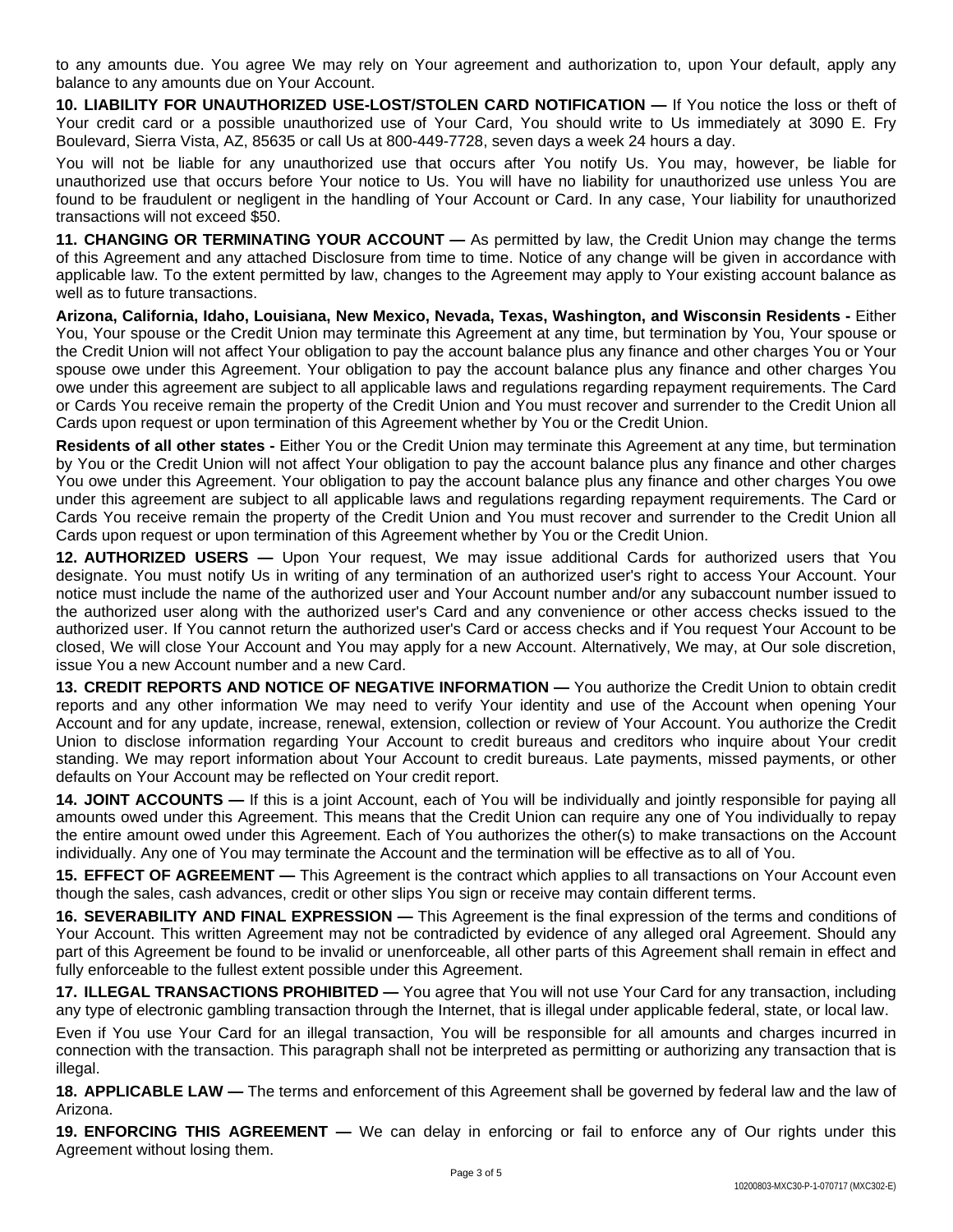**20. COLLECTION COSTS —** If We refer collection of Your Account to a lawyer who is not Our salaried employee, You are liable for any reasonable attorney's fees We incur, plus the costs and expenses of any legal action, as further disclosed on this Agreement, or to the extent allowed by law.

**21. ASSIGNMENT —** We may assign any or all of Our rights and obligations under this Agreement to a third party.

**22. CALIFORNIA RESIDENTS —** A married applicant may apply for a separate Account. Applicants: 1) may, after credit approval, use the credit card Account up to its credit limit; 2) may be liable for amounts extended under the plan to any joint applicant. As required by law, You are hereby notified that a negative credit report reflecting on Your credit record may be submitted to a credit reporting agency if You fail to fulfill the terms of Your credit obligations.

23. FLORIDA RESIDENTS - You (borrower) agree that, should We obtain a judgment against You, a portion of Your disposable earnings may be attached or garnished (paid to Us by Your employer), as provided by Florida **and Federal law.**

**24. MARYLAND RESIDENTS —** To the extent, if any, that Maryland law applies to Your Account, We elect to offer Your Card Account pursuant to Title 12, Subtitle 9 of the Maryland Commercial Law Article.

**25. MISSOURI RESIDENTS — Oral Agreements or commitments to loan money, extend credit or to forbear from** enforcing repayment of a debt including promises to extend or renew such debt are not enforceable. To protect **You (borrower(s)) and Us (creditor) from misunderstanding or disappointment, any Agreements We reach covering such matters are contained in this writing, which is the complete and exclusive statement of the Agreement between Us, except as We may later agree in writing to modify it.**

**26. NEW YORK RESIDENTS —** We may obtain a credit report in connection with this Account, including for any review, modification, renewal or collections associated with this Account. Upon Your request, You will be informed whether such report was requested and, if so, the name and address of the consumer reporting agency furnishing the report. New York residents may contact the New York State Banking Department at 800.342.3736 or www.dfs.ny.gov to obtain a comparative listing of credit card rates, fees and grace periods.

**27. OHIO RESIDENTS** — The Ohio laws against discrimination require that all creditors make credit equally available to all creditworthy customers and that credit reporting agencies maintain separate credit histories on each individual upon request. The Ohio Civil Rights Commission administers compliance with this law.

**28. SOUTH DAKOTA RESIDENTS —** If You believe there have been any improprieties in making this loan or in the lender's loan practices, You may contact the South Dakota Division of Banking at 1601 N. Harrison Ave, Suite 1, Pierre, SD 57501, or by phone at 605.773.3421.

**29. WISCONSIN RESIDENTS —** If You are married, please contact Us immediately upon receipt of this Agreement at the address or phone number listed on this Agreement and provide Us with the name and address of Your spouse. We are required to inform Your spouse that We have opened an Account for You.

**30. NOTICE TO UTAH BORROWERS —** This written Agreement is a final expression of the Agreement between You and the Credit Union. This written Agreement may not be contradicted by evidence of any oral Agreement. As required by law, You are hereby notified that a negative credit report reflecting on Your credit record may be submitted to a credit reporting agency if You fail to fulfill the terms of Your credit obligations.

**31. THE FOLLOWING IS REQUIRED BY VERMONT LAW — NOTICE TO CO-SIGNER — YOUR SIGNATURE ON THIS NOTE MEANS THAT YOU ARE EQUALLY LIABLE FOR REPAYMENT OF THIS LOAN. IF THE BORROWER DOES NOT PAY, THE LENDER HAS A LEGAL RIGHT TO COLLECT FROM YOU.**